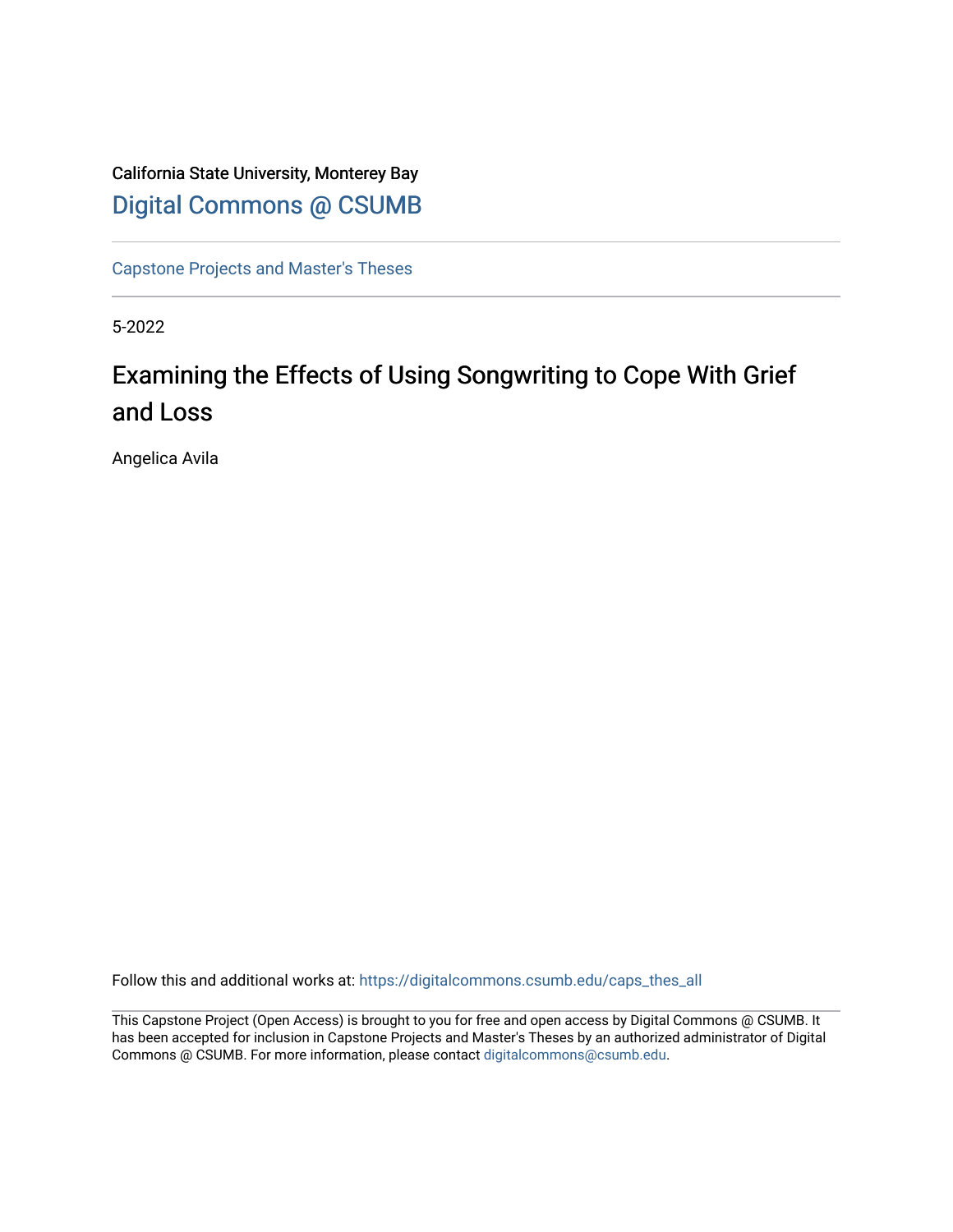# **Examining the Effects of Using Songwriting to Cope With Grief and Loss Angelica Avila**

### **Understanding Grief and Loss**

Loss is an inevitable experience for all living creatures. Grief is the intense sadness that comes as a result of a loss. Many people only associate grief with death, but grief can appear following many different types of losses: the death of a loved one, the end of a relationship, a change in lifestyle, etc. There are also different types of grief which each individual person experiences to different extents depending on the type of loss they experience and/or their way of processing their loss. There can be short-term and long-term effects of grief on one's life, health, belief system, and more. While grief and loss can be an incredibly difficult experience, there are many resources for coping with its effects, and, for some people, songwriting can be a key method for dealing with grief.

# *Causes of Grief*

Grief can affect people for different reasons. Certain situations may cause more grief for one person than it would for another. Grief is unpredictable, and its severity varies on a case-by-case basis. According to Dr. Alejandra Vasquez, the four most common causes of grief are death, estrangement, financial loss, and illness or injury. More specifically, some causes that are less often directly regarded involve loss of career, pets, institutions, limbs, living situations, or love. Certain times of the year such as holidays or important dates can also trigger grief. Many people can experience more than one of these tragedies during a short period of time which can intensify the feelings of sorrow that arise with grief.

# *Types of Grief*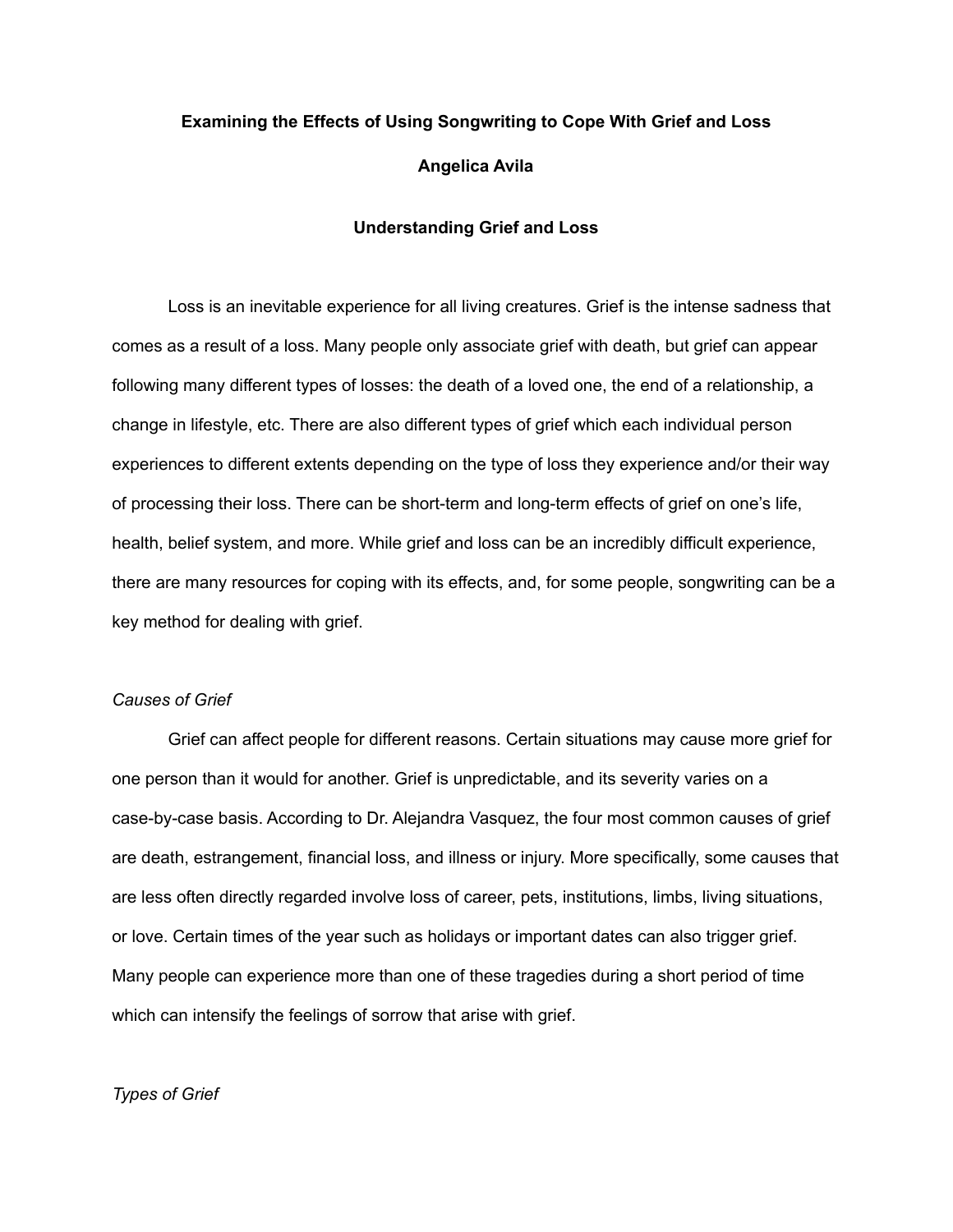There are also many different types of grief. Eleanor Haley, program director and co-founder of the blog *What's Your Grief?*, defines the broadest form of grief as "normal grief," which is the umbrella term for the physical and emotional turmoil that occurs after a loss. Within that umbrella, there is anticipatory grief in which someone is able to prepare for a loss by having the knowledge that the loss will occur soon. Anticipating a loss may or may not make the grieving process easier by providing the opportunity to say goodbye or express other sentiments while the person is still alive. Those who experience anticipatory grief may also experience abbreviated grief. This is when grief lasts a short amount of time either due to being prepared for the loss, not being attached to what was lost, or by filling the void of the loss with another person or circumstance.

Complicated grief, when a person's routine is thrown off by the impact of the loss, can include chronic grief, delayed grief, and distorted grief. Chronic grief is severe and long-lasting. It is a constant state of hopelessness with seemingly no end in sight. Similarly, there is prolonged grief, which is another long-term grieving process but also includes the inability to adapt after the loss. Some people experience delayed grief in which the intense sadness does not occur until a long period of time passes after a loss. This can be a result of denial or other causes of having to suppress grief. Denial of a loss can also be seen in absent grief. This can be seen in someone who does not exhibit physical or verbal signs of grieving as a result of denial or shock. Distorted grief takes anger, negative self-fulfilling prophecies, and uncommon reactions to a loss to an extreme. This type of grief also shares many characteristics with exaggerated grief or inhibited grief. Exaggerated grief, though, may drive people to turn to thoughts or vices that lead to physical harm. Inhibited grief causes people to turn inward with their pain which may cause negative manifestations to come to life (Haley).

There are several types of grief that can be extremely overwhelming to experience. Cumulative grief is when one loss is followed by a secondary loss. The aftermath that is created by the first loss may create its own separate grieving process. When someone's loss is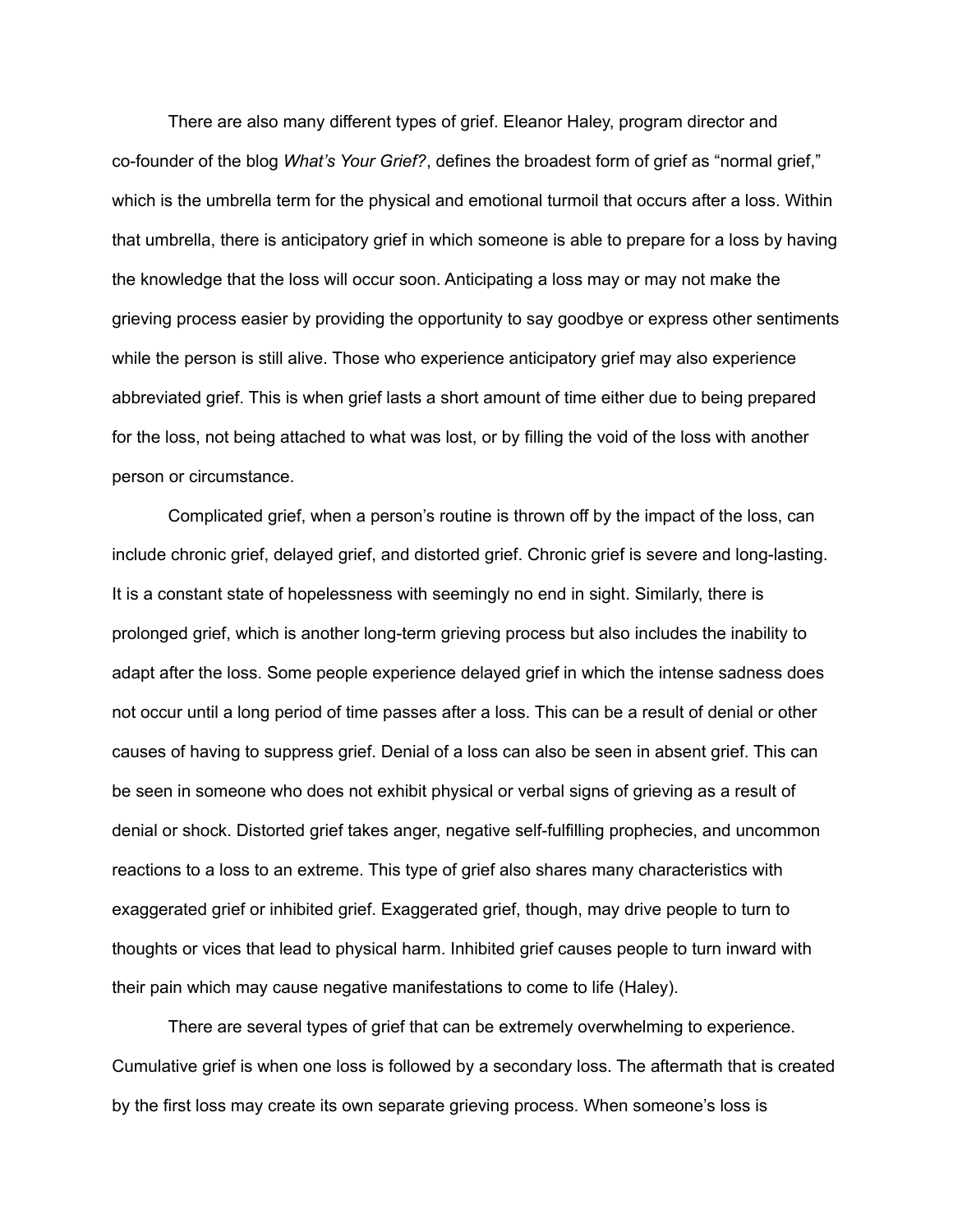disregarded by a community they are a part of, this is known as disenfranchised grief. While the community may have their reasons for invalidating the loss, which are usually due to a stigma of the cause of loss or of the person who or situation that was lost, this can cause extreme loneliness in the person who is grieving. Within disenfranchised grief, there is also ambiguous loss. This is when people who experience loss may not even be clear on the fact that they have experienced a loss or if they have the right to grieve the loss. Traumatic grief can be triggered by a horrific and/or violent loss. Post-traumatic stress disorder may be coupled with this type of grief as well. It is possible that this type of grief may also be seen alongside collective grief: when a group of people witness and grieve the same loss. This ranges anywhere from people who have witnessed a violent event where multiple people were targeted, injured, or killed to grieving the death of a well-known personality (Haley).

# *Effects of Grief*

While types of grief may vary, two things they all have in common is that they are a result of a loss and that they will have either short or long term effects on a person's brain and body. While grief itself is not considered a mental disorder, it can create a change in one's mental health. Sadness, shock, denial, numbness, a sense of unreality, anger, guilt, blame, and relief are common emotional effects of grief. These effects can also look like symptoms of depression and may even develop into clinical depression. Severe cases of grief may result in addiction, self harm, and/or thoughts of suicide ("Grief and Loss").

Grief can take a toll on one's physical health. Due to the high emotional demand on the body, grieving can lead to exhaustion which can create a weakened immune system. Other issues such as disordered eating, fatigue, and different types of physical pains may develop as well ("Grief and Loss"). This goes to show how distress on one's mental health can also have a profound effect on their physical wellbeing.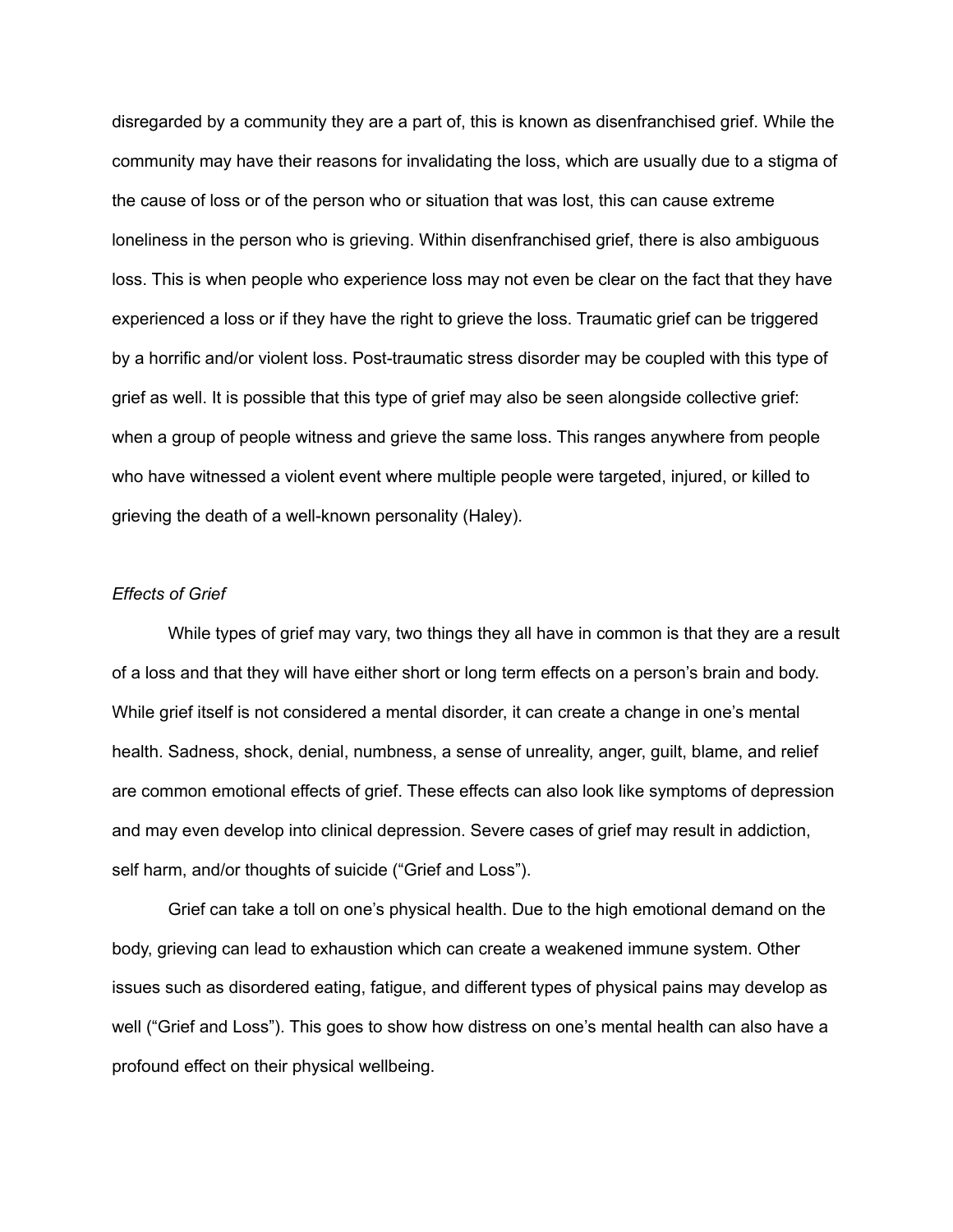#### *Healing and Mental Health Treatment*

Healing from grief can be a long process. However, as time goes on and the grieving process becomes more openly talked about, there are some common coping mechanisms and practices that can be followed to ensure a healthy healing process. Independent coping skills include welcoming all of the emotions that come with grief, living in the present, implementing a healthy regimen of exercise and diet into daily routines, practicing self care, and staying connected with people and activities that bring comfort ("Grief and Loss").

In more severe cases where mental illness becomes a factor in battling grief, there are options for treatment via medication or therapy. In order to be treated with medication, one must see a psychiatrist. Before or during that process, the first step in any mental health journey may be to seek different types of therapy. Cognitive behavior therapy, acceptance and commitment therapy, traumatic grief therapy, complicated grief therapy, group therapy, art therapy, and play therapy are types of counseling that are commonly used to support grief (Kelly). The goals of these therapies vary based on how the client chooses to address and correct certain behaviors or patterns that will help them cope better with their grief. Some therapies, like cognitive behavior therapy, rely mostly on processing by talking through issues, and some, like music and art therapy, rely on creative expressions of feelings.

# **Songwriting as Music Therapy in a Professional Setting**

A common aspect of music therapy is creating original works of music. The songwriting process, be it lyrical or musical, can serve as a tremendous resource for healing from grief. Having a specialized therapy session for this songwriting process may provide support for executing the process as efficiently and meaningfully as possible.

### *Accessibility*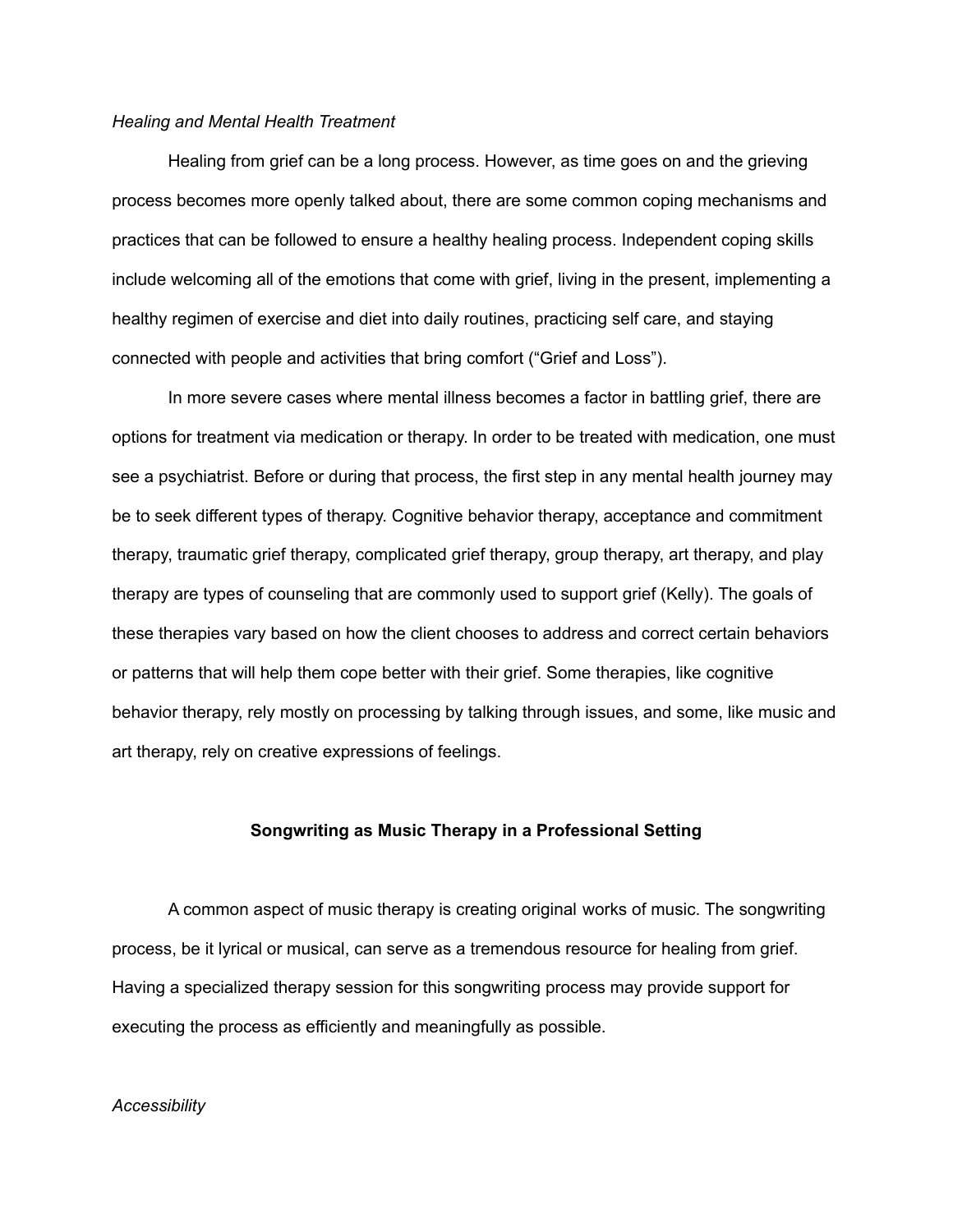Music is commonly referred to as a universal language, which makes it a diverse tool for people of all ages and backgrounds to utilize in the grieving process. Music therapists often work with children and adolescents to treat the trauma of experiencing grief at a young age as well as other types of behavioral issues and developmental disorders. In terms of geographical accessibility, music therapy may be offered in the form of inpatient or outpatient treatment at private practices, hospitals, schools, correctional facilities, or mental health treatment centers ("Music Therapy: What Is It, Types & Treatment"). As far as financial accessibility is concerned, the American Music Therapy Association found that the average rates vary between \$50-\$110 per session (Klemm).

# *Types of Sessions*

Formal music therapy can be experienced in a group setting or an individual setting. Having this option opens the door for patients to have more opportunities for comfortability based on their needs and goals. Some patients may feel that sharing both their grief and music therapy progress and experience with other people who are going through similar circumstances and treatment may bring more support while some patients may feel more supported by a music therapist on a one-on-one basis ("Individual Vs. Group Music Therapy").

Some different activities that may take place during a music therapy session include composing, writing, singing, playing, listening, and discussing music in relation to working through grief. When someone's music therapy journey begins, they are first assessed on what exactly they are experiencing and what they hope to access, gain, or change during their time with a music therapist. It is important that the therapist understands a client's reasons and goals for seeking music therapy, music preferences, and music experience. This may include discussing what kind of music a client enjoys or resonates with as well as the extent to which they have interacted with instruments, performance, or writing (Klemm).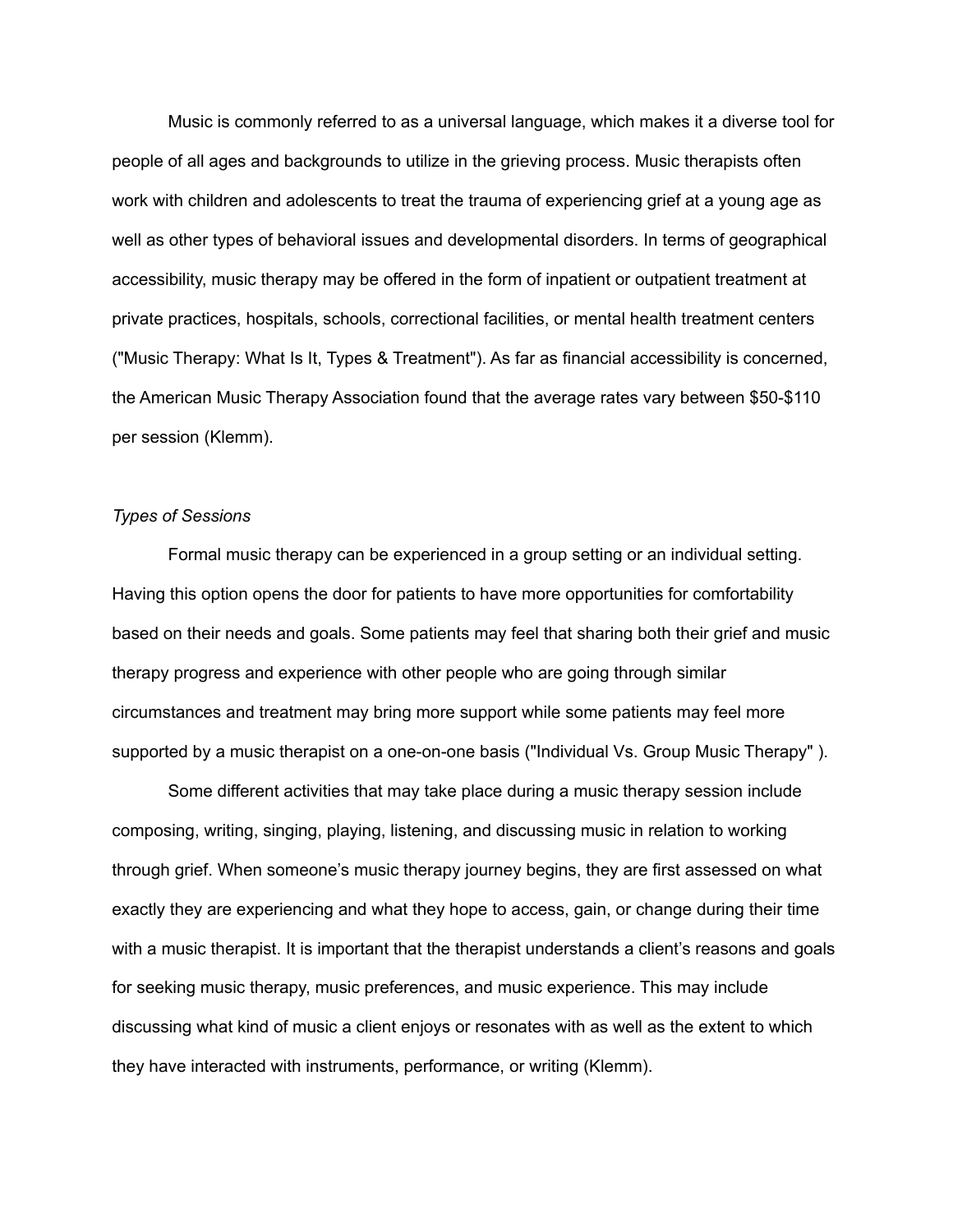#### *Role of Music Therapist*

After a client's initial intake session, a music therapist will facilitate treatment in either an individual or group setting. Music therapy sessions will vary based on a music therapist's specialties. For example, one music therapist may have more experience with one instrument than another one might. If a client wants to utilize a guitar in their sessions, they will probably want to work with a music therapist who has knowledge of that instrument. Moreover, one music therapist may have more experience with guiding a client to create an original piece where another therapist may prefer to use existing music to help a client relate to. With all of this diversity in the field of music therapists, it is important that the client advocates for finding the right fit in order for their goals to be met (Klemm).

The role of a music therapist is to mediate the creative healing a client is seeking through music. The therapist evaluates a client's concerns of their personal life, such as struggles with grief, and works with the client to determine what kind of music exercises would benefit them. The music therapist will then continue to monitor their client's progress in the personal struggles as they work through the music therapy sessions ("FAQ's").

# *Pros and Cons*

Music therapy, with a focus on songwriting specifically, can provide a different experience for every person that tries it. One advantage of songwriting in music therapy is that anyone can participate in it regardless of their background in music. A common method used is referred to as the cloze procedure in which a client substitutes alternative lyrics in existing songs with original lyrics relating to their perspectives. This may be executed by writing lyrics to existing melodies or substituting individual words in existing lyrics. Even if a full line is not written by the client, just changing one word that applies to their situation can open up a sense of vulnerability to say more about their situation (Lowe).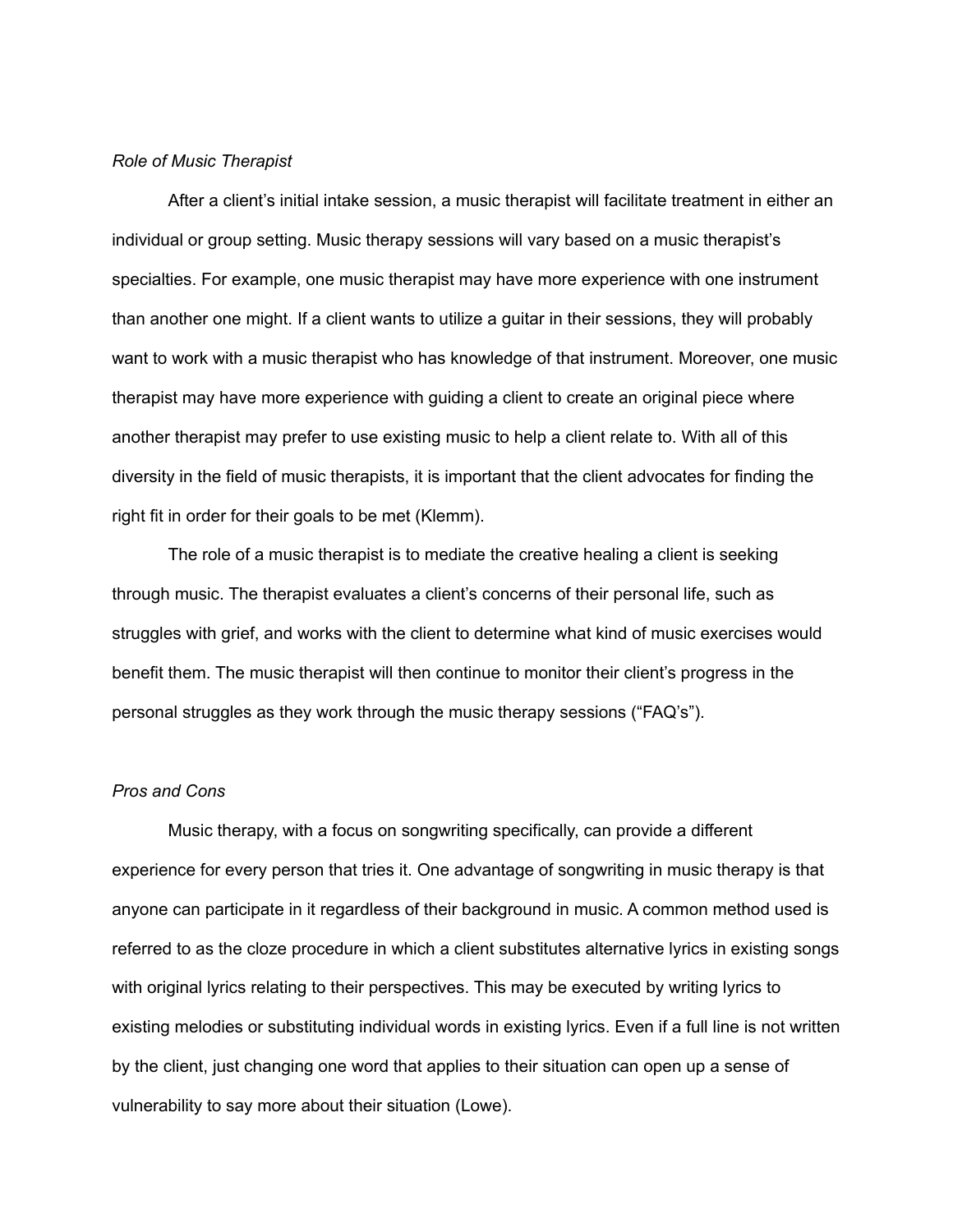A scientifically proven advantage of this form of music therapy is that songwriting does have an impact on the brain's neural structure and functions. This is because the part of the brain that is stimulated when a person's creativity is in play is activated at the same time as the parts of the brain responsible for psychological and memory functions (Lowe). Furthermore, music used in therapy can encourage motivation and self-esteem in clients as it may improve attention span and mood ("Outcomes, Benefits, and Drawbacks of Music Therapy").

Although the brain's memory functions are exercised in songwriting for music therapy, this can be difficult for someone processing a traumatic memory or experience such as grief. Memories of a loss resurfacing can be scary and overstimulating for a client and may result in them quitting music therapy altogether. Overstimulation can also come from the music itself. This could be a result of unsettling volumes or instrument timbres. Anxiety may come as a result of the overstimulation or of other aspects of a music therapy session. Sharing original pieces in a group or with others can cause anxiety. Existing lyrics with differing outlooks on life may also cause a client to become uncomfortable and anxious ("Outcomes, Benefits, and Drawbacks of Music Therapy").

Overall, songwriting in music therapy may work better for treating one client's grief than it will for another client. Ultimately, the client has the right to advocate for the treatment and the therapist that will benefit them the most.

#### *Case Study: Songwriting-based Music Therapy with Bereaved Adolescents*

When a death of a child is experienced in a family, it is common for surviving family members to engage in group therapy. Dr. Robert E. Krout was able to observe a group of adolescents undergo a group music therapy retreat following the loss of their sibling. A group setting was chosen for its benefits of normalizing feelings of grief after a shared loss. The goal of the group songwriting therapy sessions was to write lyrics that targeted five key areas of grief processing: understanding, feeling, remembering, integrating, and growing. This case study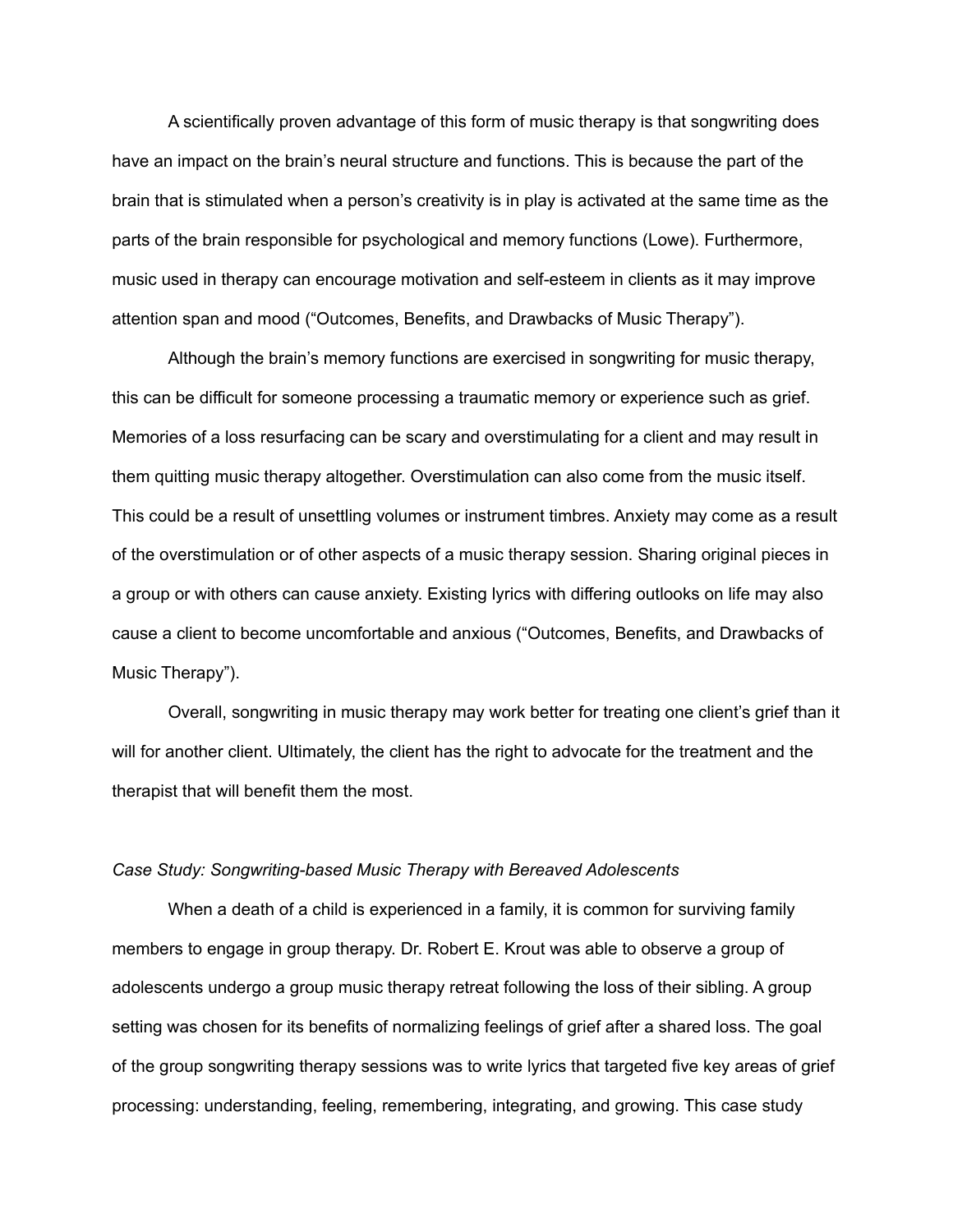involved traditional therapy methods that are used in brief, cognitive, and insight therapy along with the project of rewriting a song that was written specifically for this group of clients (Krout 32-34).

The group of adolescents in this study had varied backgrounds in age, gender, and type of death they experienced. Some of the clients were prepared for their loss whereas some experienced a sudden loss. Background information about both the surviving and deceased family members were also given to Dr. Krout. Goals for participating in the music therapy retreat were also assessed. A major shared goal was to give the grieving adolescents an outlet to express their emotions (Krout 34-35).

The clients collectively engaged in the rewriting of the lyrics of a song written with the purpose and theme of being rewritten by grieving adolescents. This was done during one confidential 90-minute group session. The original song was performed for the group with the intention first being to just listen to the lyrics, and then to later on change the lyrics to relate to their situation if they chose to do so. The group engaged in a discussion about the song and how it related to their loss. Next, the group rewrote lyrics, which was one of the key activities in processing their grief with songwriting. Dr. Krout mediated this process by writing down the rewritten lyrics, helping the group brainstorm, and singing the song with the new lyrics. The new song was recorded with the group of adolescents singing and being accompanied by Dr. Krout. CDs were made with this recording and given to the families of the participants (Krout 36-39).

As a result of this experience, the bereaved adolescents were able to engage in a creative activity that provided a sense of healing and validation in their grief. The group setting and working with professionals aided in this process (Krout 39-40).

# **Songwriting as Music Therapy in an Informal Setting**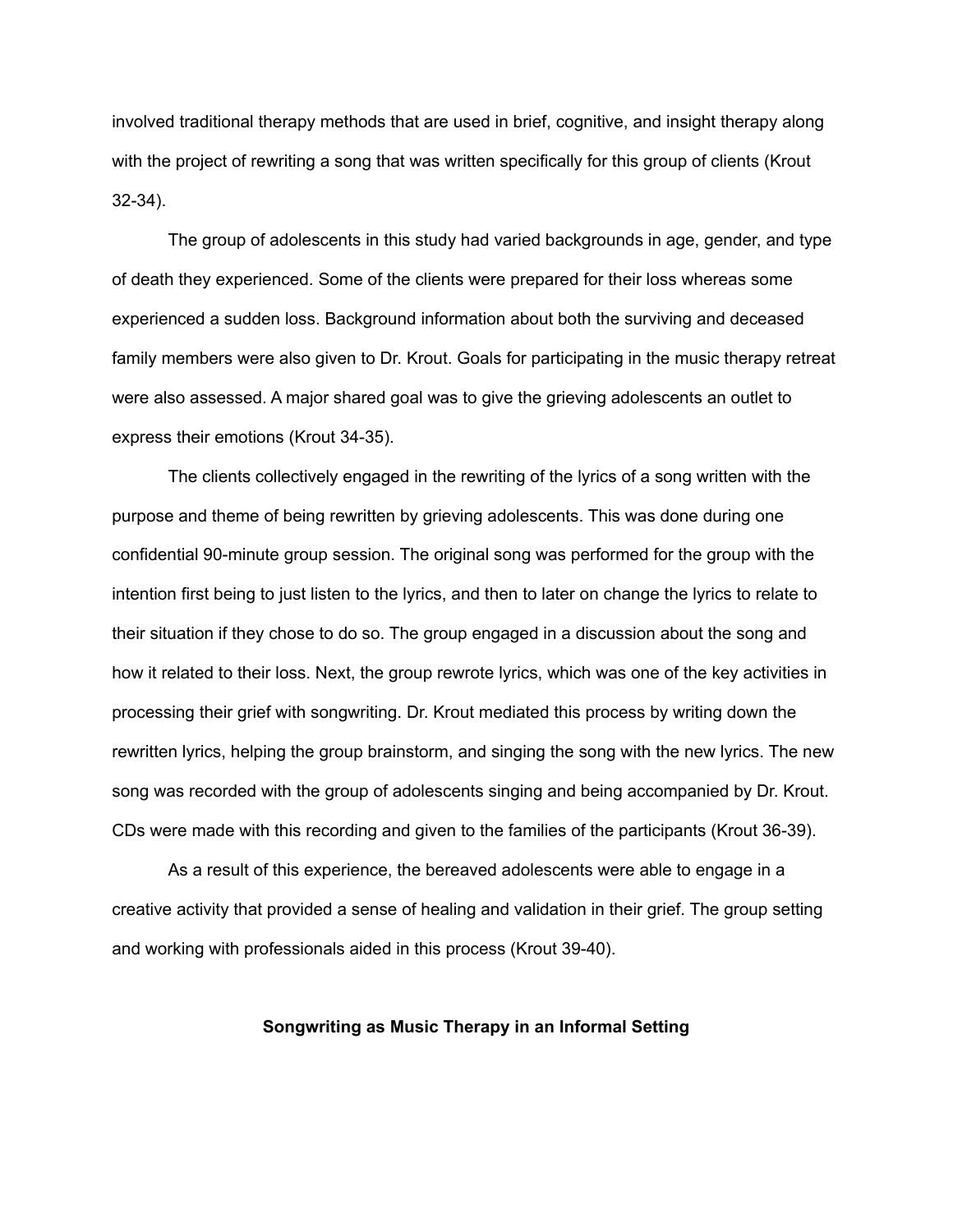Although music therapy is typically done under the direction of a professional music therapist, some may choose to find their own versions of music therapy informally. Using self-motivated songwriting to cope with grief, for example, is a common outlet that many people turn to. Self-motivated songwriting may alleviate the pressure that may come with formal music therapy sessions as there might not be the stressor of having someone analyze an original song about deeply personal life experiences. Nonetheless, songwriting on one's own can still allow one to execute their grief into a healing work of art. Many commercially successful music artists can attest to this.

### *Methods*

While writing in general can be a helpful way to express emotions, doing so through musical or lyrical writing without the pressure of being obligated to share works with others may give the creator the freedom to express more freely and honestly. When songwriting is done with the purpose of coping with or processing grief outside of a formal setting, the creator may also choose to utilize it at any time the inspiration or the need to write strikes.

#### *Case Study: Motionless in White*

Many professional artists who write music use their own experiences to inspire their writing. They may be consciously or unconsciously using their livelihood as a therapeutic mechanism as well. In an interview with Wisconsin-based radio station Razor, Chris "Motionless" Cerulli of Motionless in White described how writing music during the 2020 COVID-19 pandemic helped him cope with the drastic changes that occured in his professional and personal life. As a result of the pandemic, Cerulli and his band, like the majority of other performing artists, were forced to cancel or indefinitely postpone their scheduled tour dates with no certain return to live entertainment in sight. At first, the break from touring seemed like a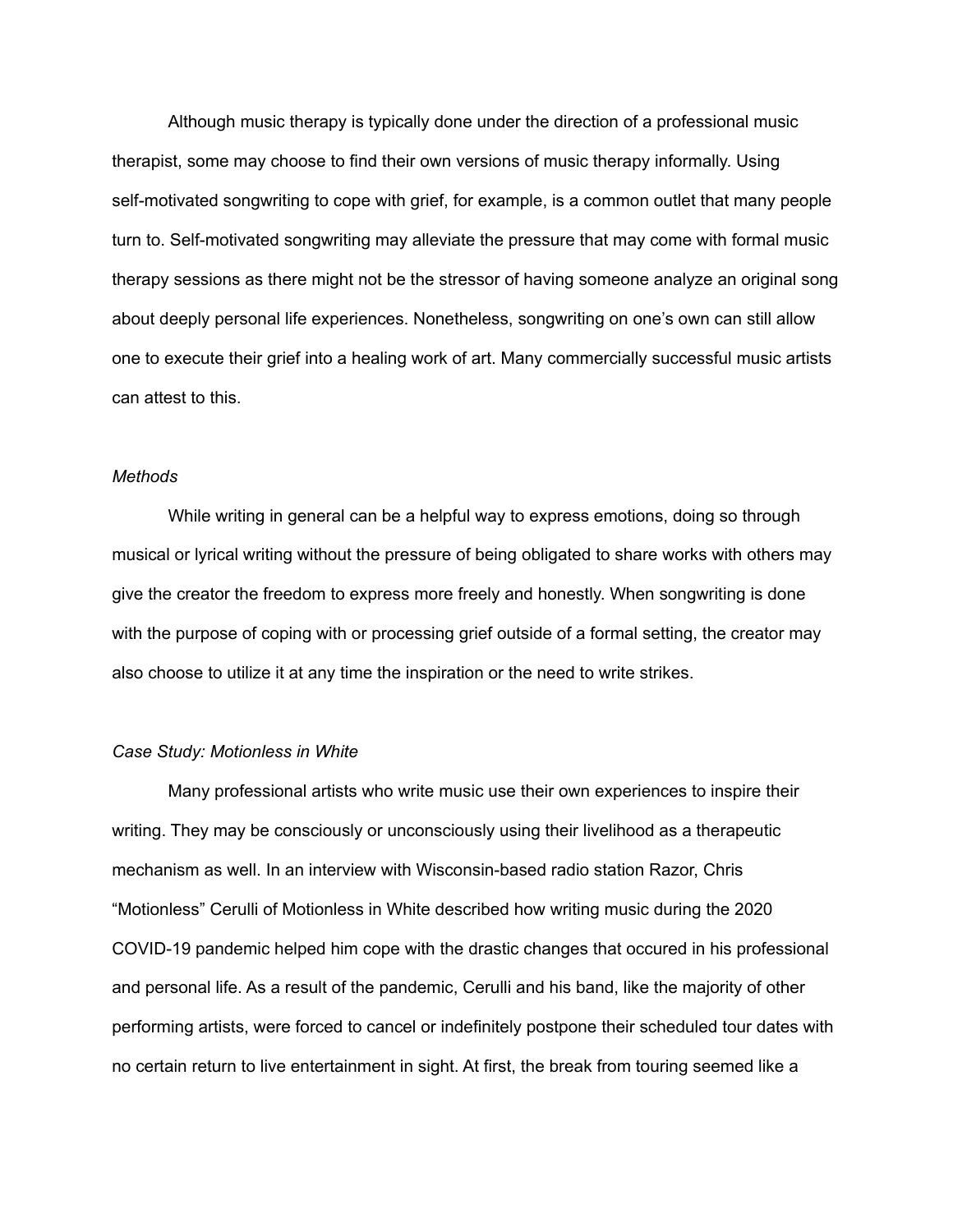much needed vacation for Cerulli, but it quickly turned into a mental health battle due to the fear and chaos in the state of the world at the time.

During the band's pandemic-induced downtime, the band released a few projects such as rearranged versions of previously released songs, covers, and new original music. While working on music for their first full-length album to be released in a post-COVID world, Cerulli used his grief about the pandemic and his mental health struggles as inspiration for the theme of the album. Having an audience who had also experienced pandemic-related grief further inspired the message of the music he worked on. "Cyberhex," the first single off of the band's 2022 LP *Scoring the End of the World*, was dedicated to this audience of fans who kept their faith in Cerulli and his music throughout the pandemic. In an Instagram post, he stated, "At times where I felt like my world was ending, as well as the world around us, it was always in my mind that I was able to turn to the special relationship we have created together for help, and I cannot thank you enough for that."

The tone of the lyrics of this song is that of hopefulness in a time of uncertainty, fear, and doom. In the second verse, Cerulli writes, "We broke it down, to build it up / 'Cause analogue life's digital enough / Initiate the cyberhex / The only way to win is to reconnect / Stay alive, stay alive." He is saying that while the world may be changing in a seemingly negative way, staying connected with the people or the things one loves can provide the hope to get through any obstacle. Many people who experienced the COVID-19 pandemic or any loss in general have likely also had similar stages of emotion during their grieving process, therefore making this song a therapeutic anthem not only for the songwriter but also the audience.

### *Case Study: Personal Narrative*

Some songwriters write music inspired by their pain without the intention of anyone ever hearing it. This was the case for all of the songs on my EP, *Aftermath*. The six songs on this project were written at different periods of my life about the grief I had been processing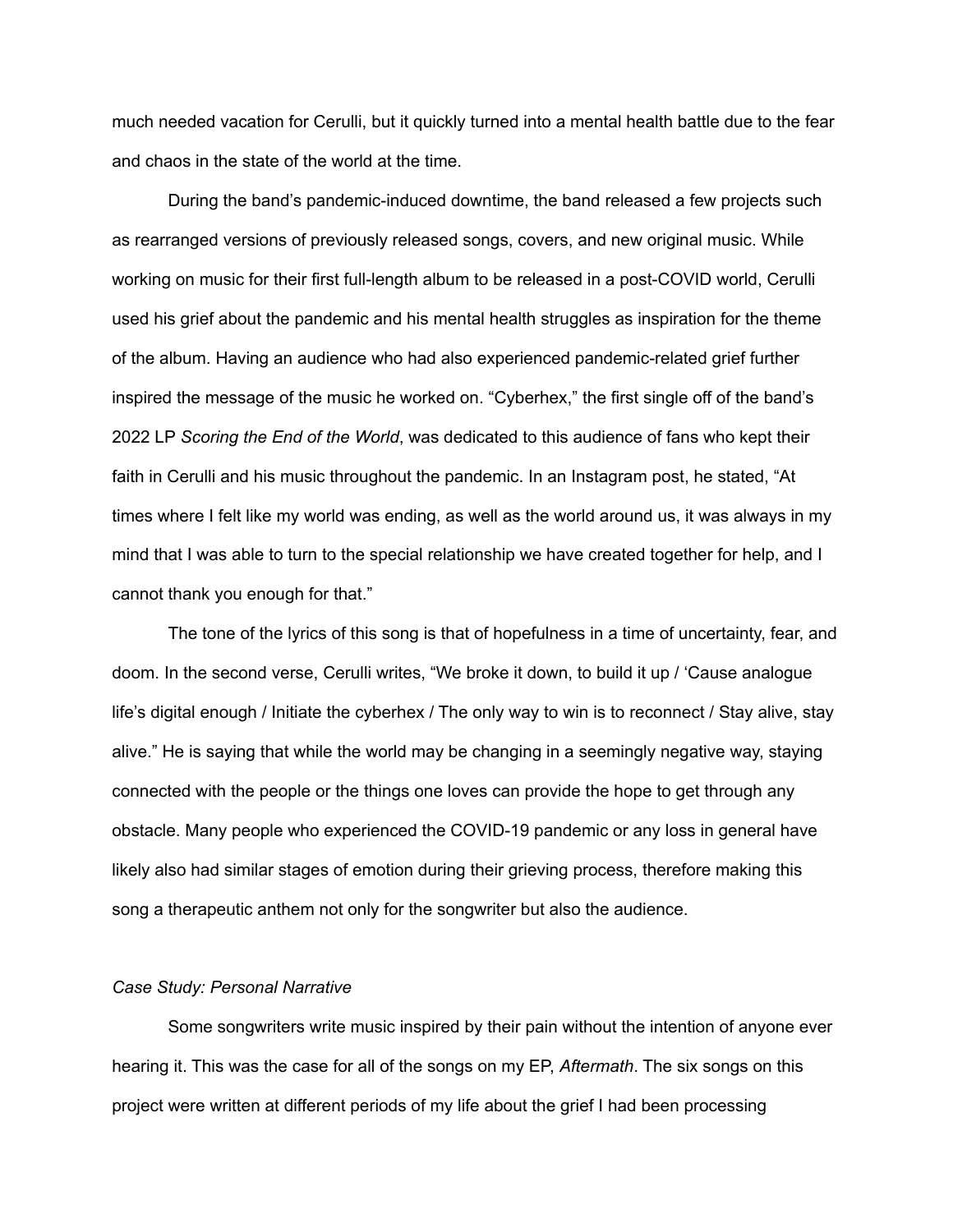stemming from the deaths of loved ones, failed romantic endeavors, estrangement, and the loss of self-identity. The process of writing the lyrics for these songs was much like writing a diary entry. The lyrics came from a place of pain that could not be suppressed and had to be written out. The act of turning my thoughts into words that flowed together like poetry and eventually turned into lyrics with melodies turned my pain into something I viewed as art. This was a positive act for me to turn to art rather than behaviors that could worsen the emotional distress that grief causes.

One of the most powerful parts of using songwriting to cope with my struggles of loss is how healing it is to talk about traumatic life events in a poetic way with varying time frames in relation to how soon or how long after the events occurred. For example, the title track of the EP was written about the loss of my father eight years after his death and took several months to complete, while songs like "Finally Free" and "Heart's Revenge" were written during or immediately after the events in which the songs were about took place and were each completed in less than a day. To be able to turn painful losses that happened ten years ago or ten minutes ago into music is an incredibly healing and empowering skill.

My experience with using songwriting as a form of music therapy was self-motivated in that no one was requiring me to use songwriting as a method to heal my grief. My songs were never intended to be shared with a wider audience than my close friends. There was no pressure to say anything in the most perfect way possible or to create a catchy song that would appeal to thousands of listeners. I was in control of what I was saying and how I was saying it. As a result, the songs I wrote were very honest and vulnerable. I did not feel that I had to suppress the ugly parts of grief that are less commonly spoken about and that is a form of power that should be encouraged in all those who need a creative way to express their grief.

#### *Pros and Cons of Songwriting as Informal Music Therapy*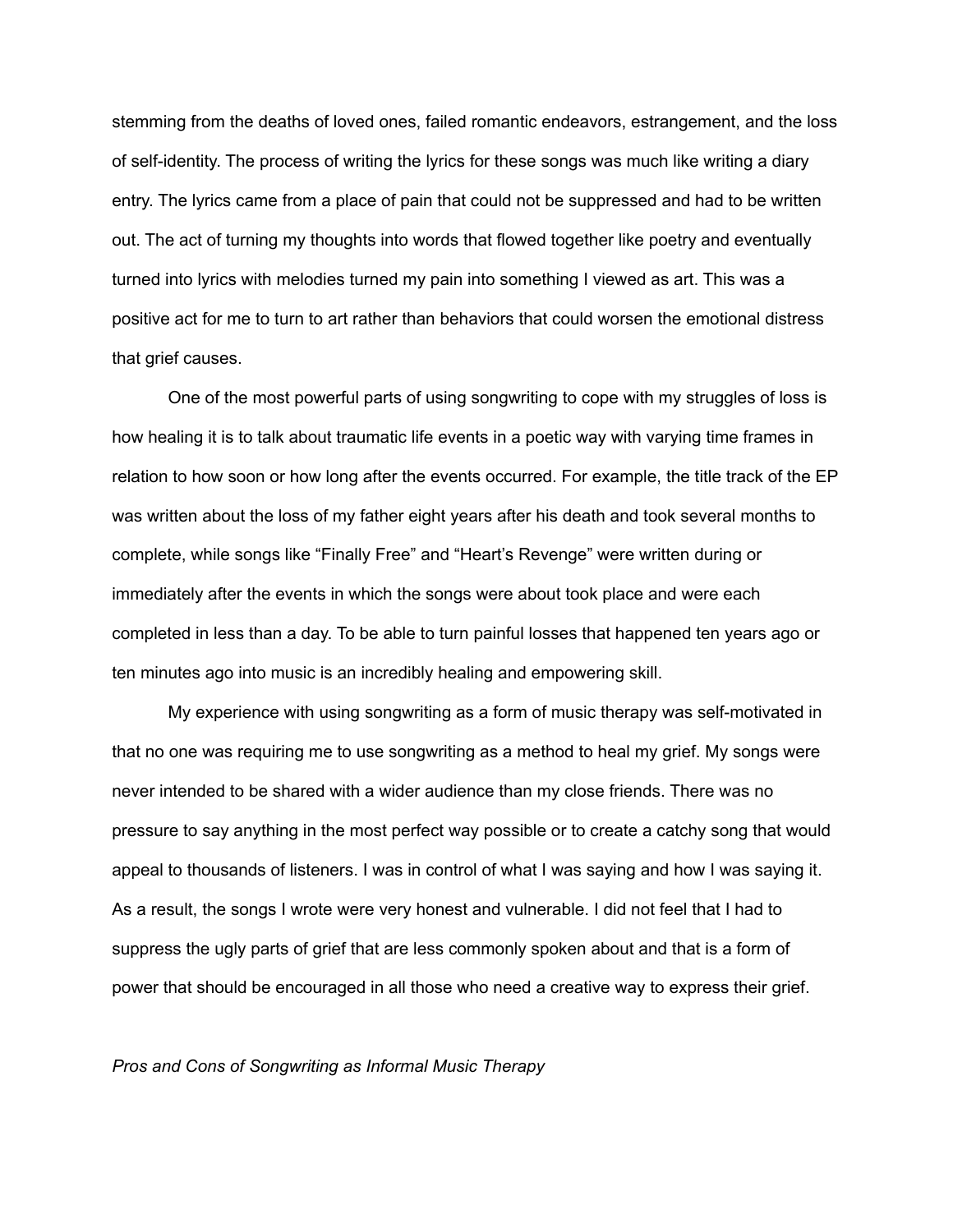Is taking honest songwriting about grief into one's own hands just as beneficial and healing as a professional music therapy setting can be? There are some advantages and disadvantages to self-motivated music therapy. It is accessible to more people financially since little to no materials and services are required to write music alone. It does not require transportation or a specific location. It can be done wherever and whenever for as much or as little time the writer feels they need. It also does not need to be shared with anyone the writer does not feel comfortable sharing with.

However, some people may feel lost without the guidance that a professional music therapist offers by navigating different exercises to encourage a steady flow of songwriting. Some people may even feel discouraged by their songwriting skills and give up on the process altogether. Both formal and informal music therapy settings offer their own crucial attributes that may be more or less fitting for different people which is why it is important for people in search of such creative outlets to be aware of what each setting has to offer.

#### **Outcomes From Songwriting as Music Therapy**

#### *Effects on the Grieving Process*

Whether songwriting for processing grief and loss occurs in a formal setting or an informal setting, it is bound to have healing effects on the person experiencing grief. All songwriting exercises parts of the brain that are crucial in memory, psychological, and creative processing. Taking part in and completing songwriting-based music therapy may feel a sense of motivation and accomplishment, which is a positive experience for someone going through a period of mourning. Ultimately, these positive attributes of songwriting may make it easier for a person to achieve acceptance and growth.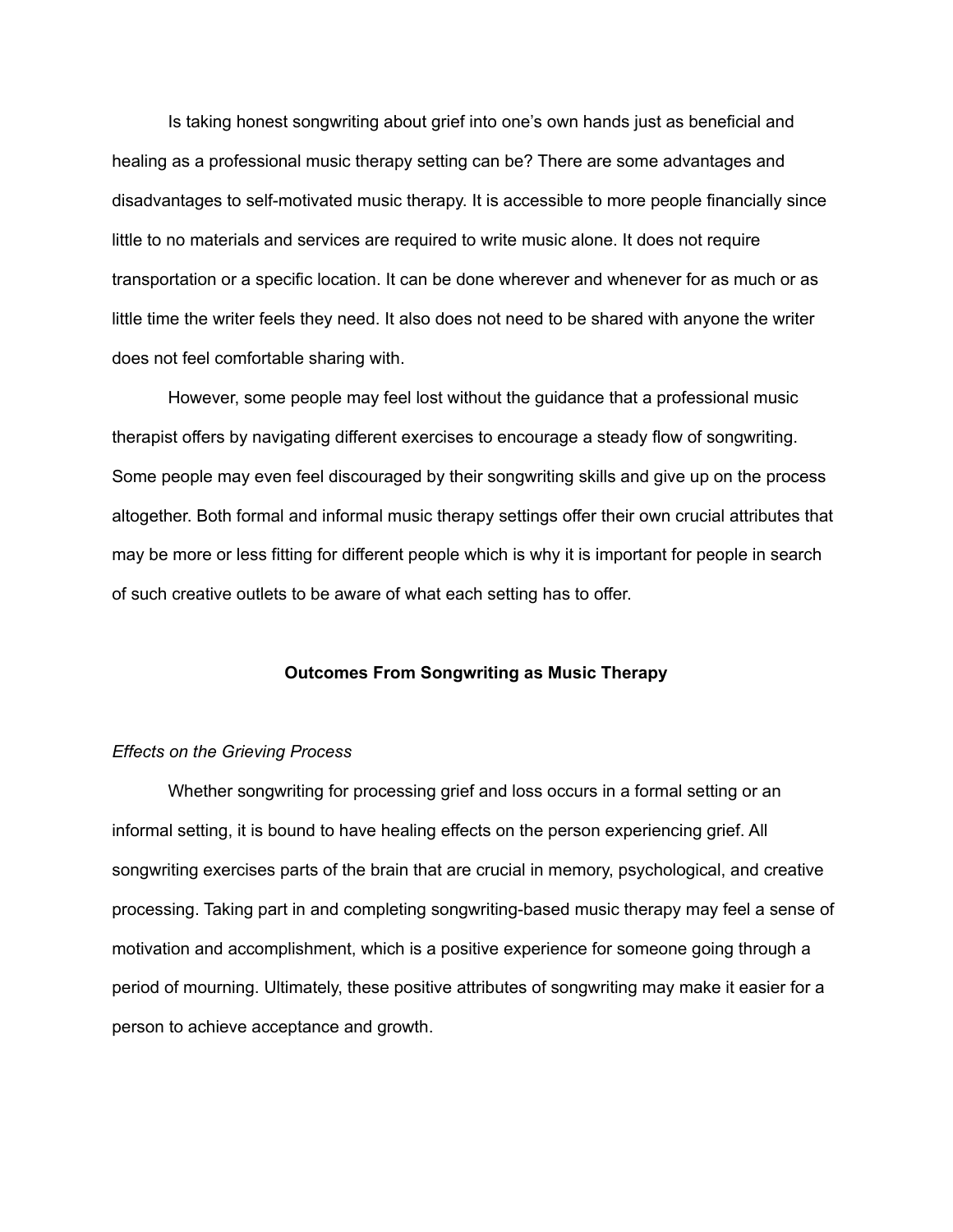#### Works Cited

- "FAQ's." *American Music Therapy Association*, www.musictherapy.org/faq/#39.
- "Grief and Loss." 16 Oct. 2020, www.healthdirect.gov.au/grief-loss#effects.

"Grief Symptoms, Causes and Effects." *PsychGuides.com*,

www.psychguides.com/grief-management/.

Haley, Eleanor. "Types of Grief: Yes, There's More Than One." *What's Your Grief?*, 16 Apr. 2020, whatsyourgrief.com/types-of-grief/.

"Individual Vs. Group Music Therapy." *Ignite Music Therapy*, 1 Nov. 2018,

ignitemusictherapy.com/2018/11/05/individual-vs-group-music-therapy/.

- Kelly, Liz. "7 Effective Grief Therapy Techniques." *Talkspace*, 15 Oct. 2021, www.talkspace.com/blog/grief-therapy-techniques/.
- Klemm, Abby. "Music Therapy: How It Works, Cost, & What to Expect." *Choosing Therapy*, 29 Dec. 2020, www.choosingtherapy.com/music-therapy/.
- Krout, Robert E. "Our Path to Peace: Songwriting-Based Brief Music Therapy with Bereaved Adolescents." *Case Examples of Music Therapy for Bereavement*. Edited by Kenneth E. Buscia. Barcelona Publishers, 2021. Pp 32-40. *ProQuest Ebook Central*, www.ebookcentral.proquest.com/lib/csumb/detail.action?docID=3117656.
- Lowe, Danielle. "Songwriting in Music Therapy for Mental Health." *Painted Brain, 10 Jan. 2022, paintedbrain.org/news/songwriting-music-therapy/#:~:text=Songwriting%20specifically% 20provides%20benefits%20both,%2Desteem%20and%20self%2Dexpression.*

Motionless, Chris. *Instagram*, www.instagram.com/p/Ca-A6TEOrQn/?igshid=MDJmNzVkMjY=.